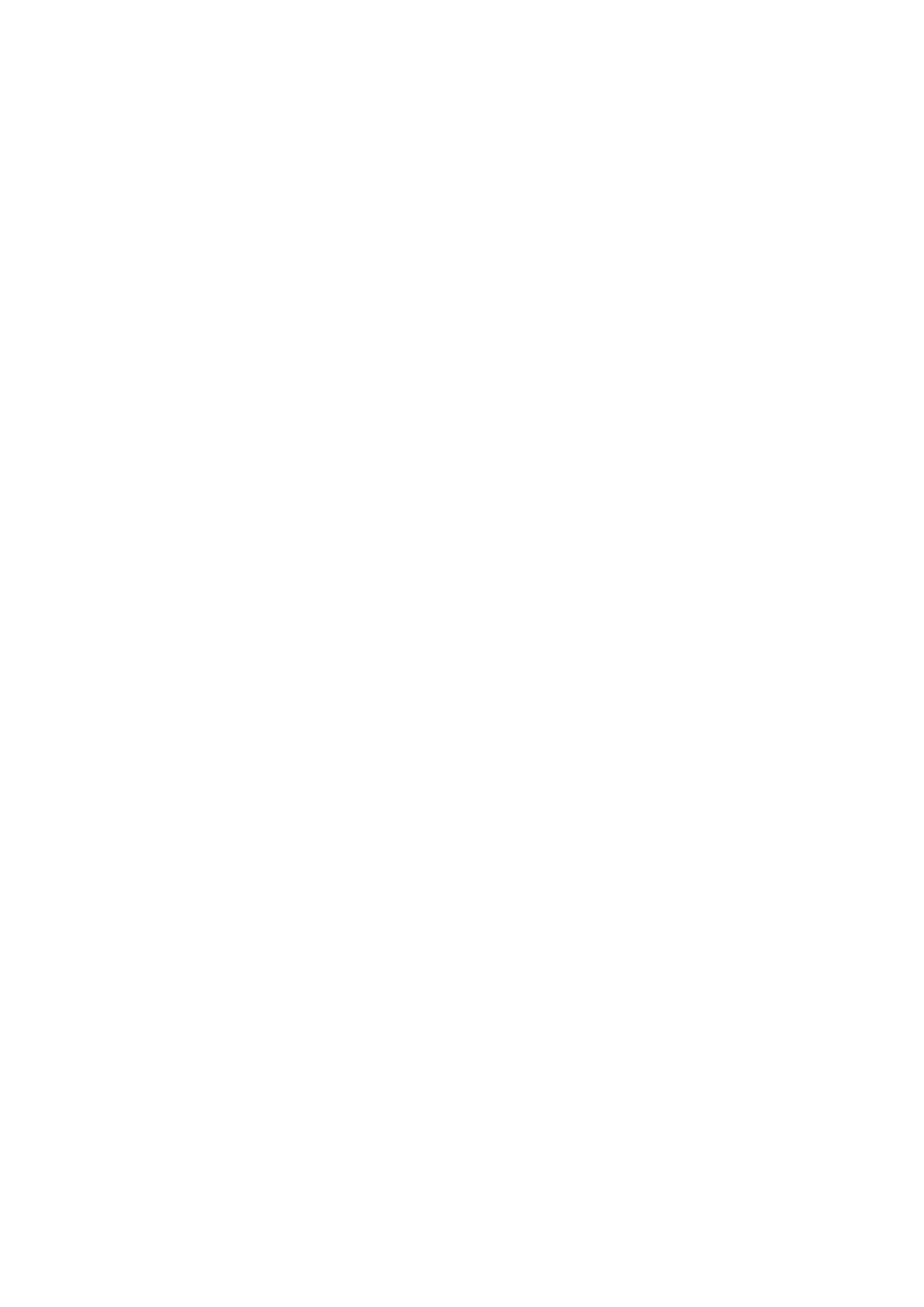

Ellan Vannin

# **MANX CARE (AMENDMENT ) ACT 2022**

*Signed in Tynwald: 21 June 2022 Received Royal Assent: 21 June 2022 Announced to Tynwald: 21 June 2022*

**AN ACT** to amend the *Manx Care Act 2021* so as to enable the Department of Health and Social Care to make updated provision in respect of complaints in respect of services provided and functions performed under the *National Health Service Act 2001*, the *Social Services Act 2011* and the Children and Young Persons Act 2001.

**BE IT ENACTED** by the Queen's Most Excellent Majesty, by and with the advice and consent of the Council and Keys in Tynwald assembled, and by the authority of the same, as follows: —

#### **1 Short title**

The short title of this Act is the Manx Care (Amendment) Act 2022.

#### **2 Amendment of section 39**

- (1) Section 39 (regulations) of the *Manx Care Act 2021* is amended as follows.
- (2) [Inserted subsections  $(3)$ ,  $(4)$ ,  $(5)$  and  $(6)$ ]